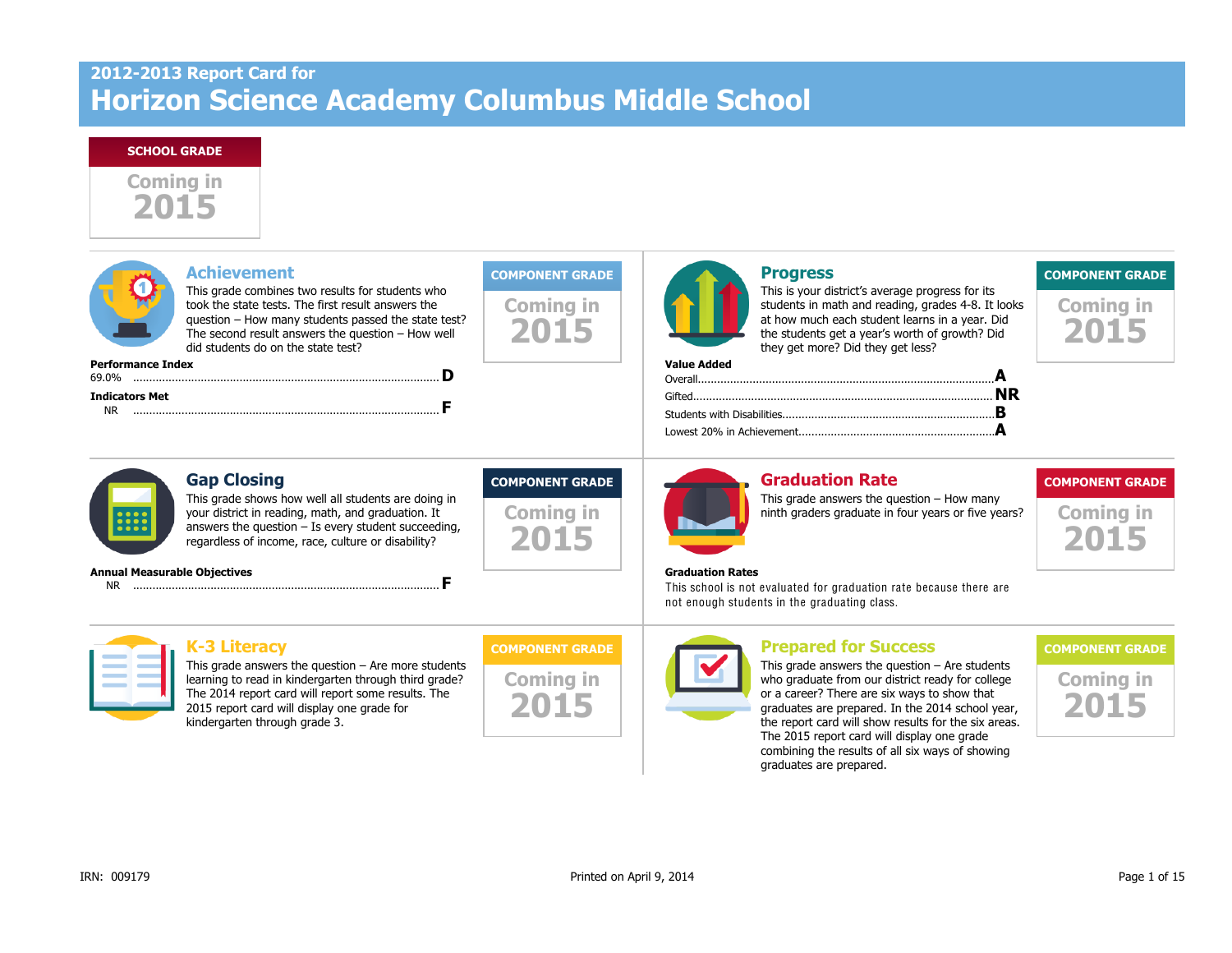## **Achievement**



This grade combines two results for students who took the state tests. The first result answers the question – How many students passed the state test? The second result answers the state its passed the state test? The second result answers the<br>question – How well did students do on the state test?



**D**

**GRADE Performance Index**

The Performance Index measures the test results of every student, not just those who score proficient or higher. There are six levels on the index and districts receive points for every student in each of these levels. The higher the achievement level the more the points awarded in the district's index. This rewards schools and districts for improving performance.

#### Performance Index



| <b>Achievement</b><br>Level | Pct of<br><b>Students</b> |   | <b>Points for</b><br>this Level |     | <b>Points</b><br><b>Received</b> |
|-----------------------------|---------------------------|---|---------------------------------|-----|----------------------------------|
| <b>Advanced Plus</b>        | 0.0                       | x | 1.3                             |     | 0.0                              |
| Advanced                    | 5.3                       | x | 1.2                             | $=$ | 6.3                              |
| Accelerated                 | 15.1                      | x | 1.1                             | $=$ | 16.7                             |
| Proficient                  | 39.4                      | x | 1. $\Omega$                     | $=$ | 39.4                             |
| Basic                       | 28.0                      | x | 0.6                             |     | 16.8                             |
| Limited                     | 11.8                      | x | 0.3                             | $=$ | 3.5                              |
| Untested                    | 0.3                       | x | 0.O                             |     | 0.0                              |
|                             |                           |   |                                 |     | 82.8                             |







Performance Index Trend

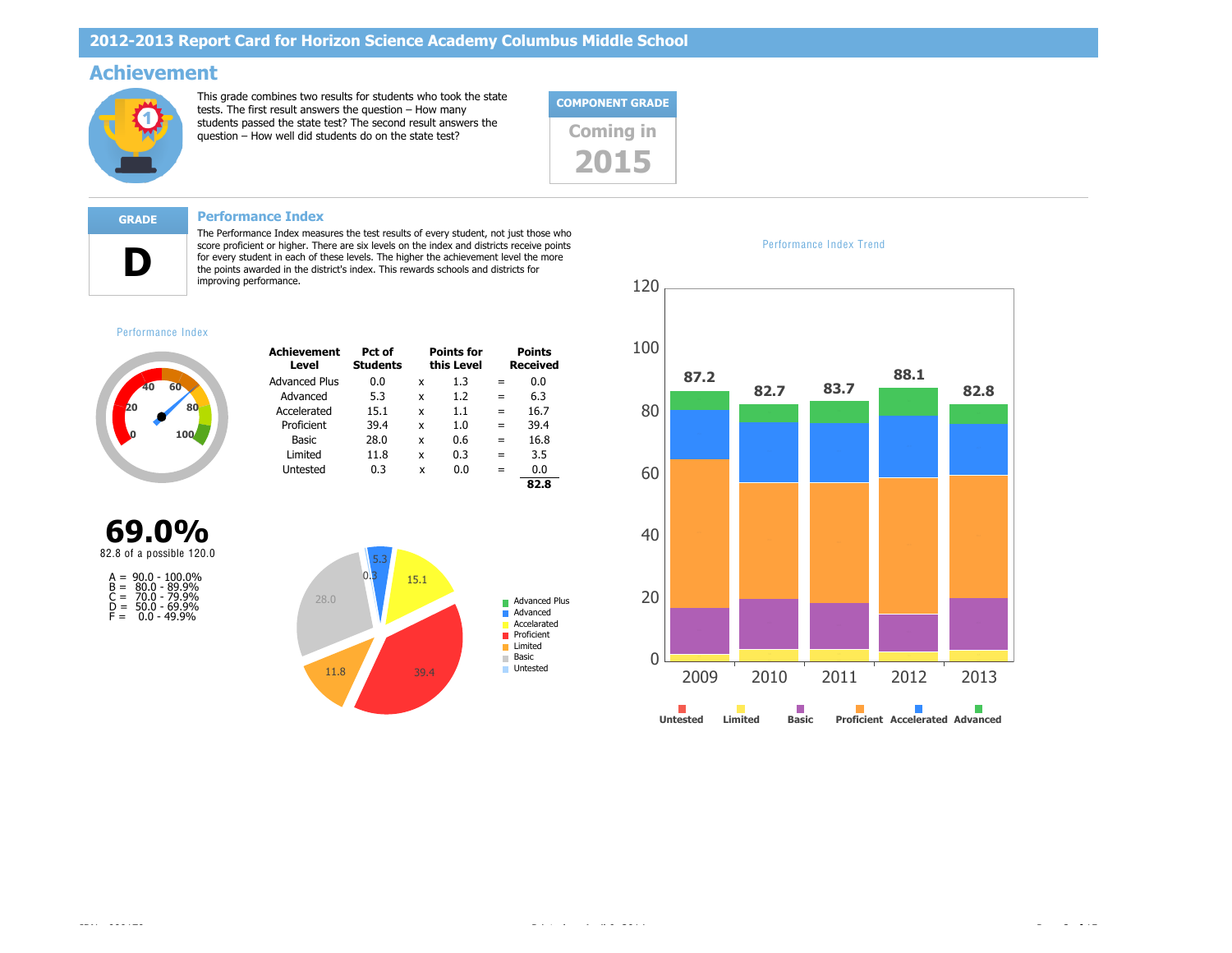## **2012-2013 Report Card for Horizon Science Academy Columbus Middle School**

**F**

#### **GRADE Indicators Met**

Indicators Met measures how many students have passed the state tests at a minimum level, called proficient, or higher. Test results are reported for each student in a grade and subject. At least 75 percent of students must pass to get credit for the indicator. Starting in the 2013-14 school year, a district or school needs to have 80 percent of their students pass at a minimum level or higher in order to "meet" an indicator.

#### Indicators Met %





#### Grades 3-5 Grades 6-8 Ohio Graduation Test

*OGT, 10th Graders* Science auss II enough Ohio Graduation  $\cdots$ Reading Science table. NC NC This school does not have  $\ldots$ Test results to display this

This school do *5th Grade* Reading ννι ι enough test results in 3rd, rn al **NC** This school does not have  $\ddotsc$ 4th, or 5th grade to display this table.

| .         |                    |       |   |
|-----------|--------------------|-------|---|
| 6th Grade | <b>Mathematics</b> | 45.3% | x |
|           | Reading            | 63.3% | x |
| 7th Grade | <b>Mathematics</b> | 64.0% | X |
|           | Reading            | 63.3% | x |
|           | <b>Mathematics</b> | 66.7% | x |
| 8th Grade | Reading            | 73.9% |   |
|           | Science            | 44.2% |   |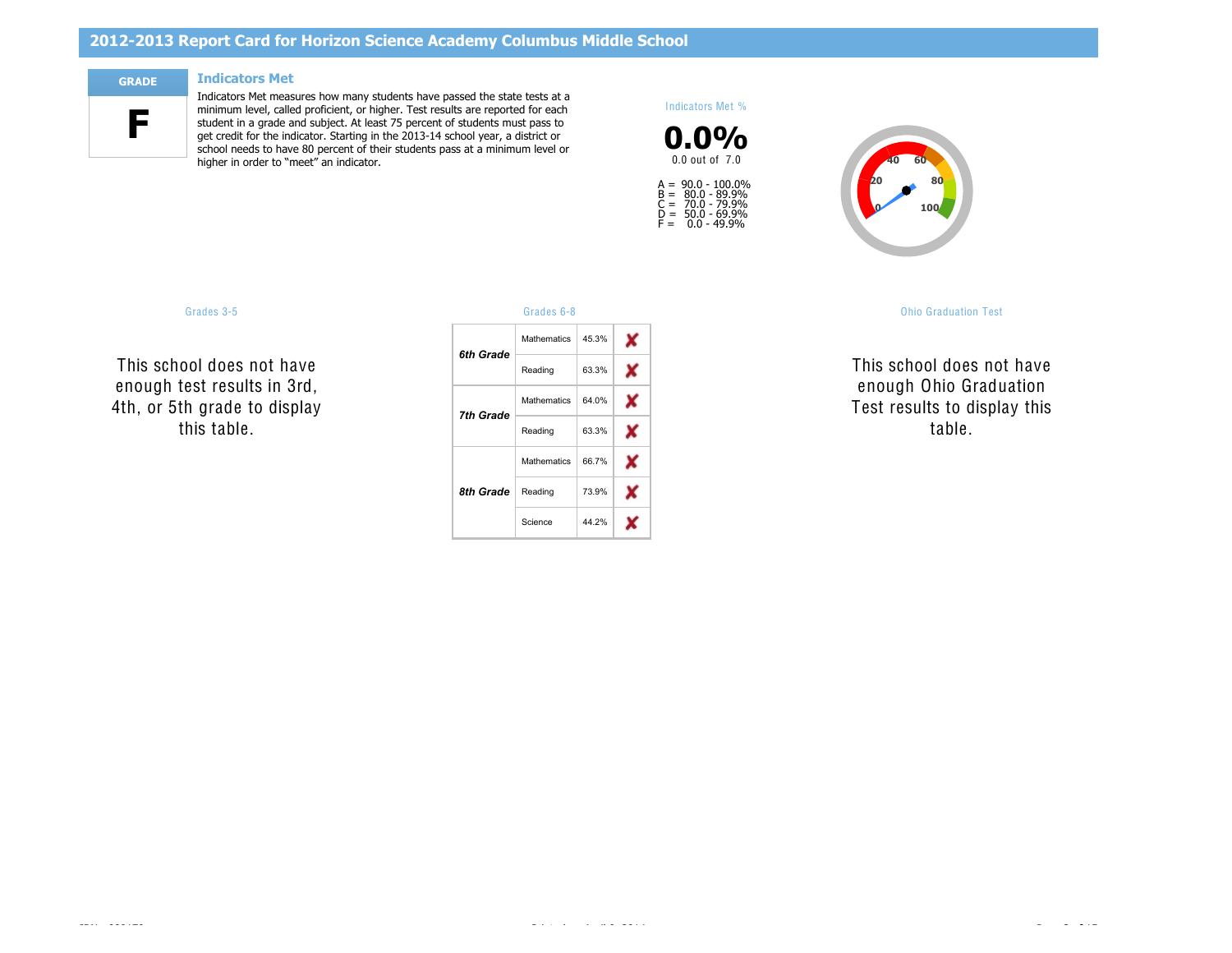#### **Proficiency Percent Comparison by Grade <b>Proficient Percent Trend by Grade Proficient Percent Trend by Grade**















7th Grade



8th Grade

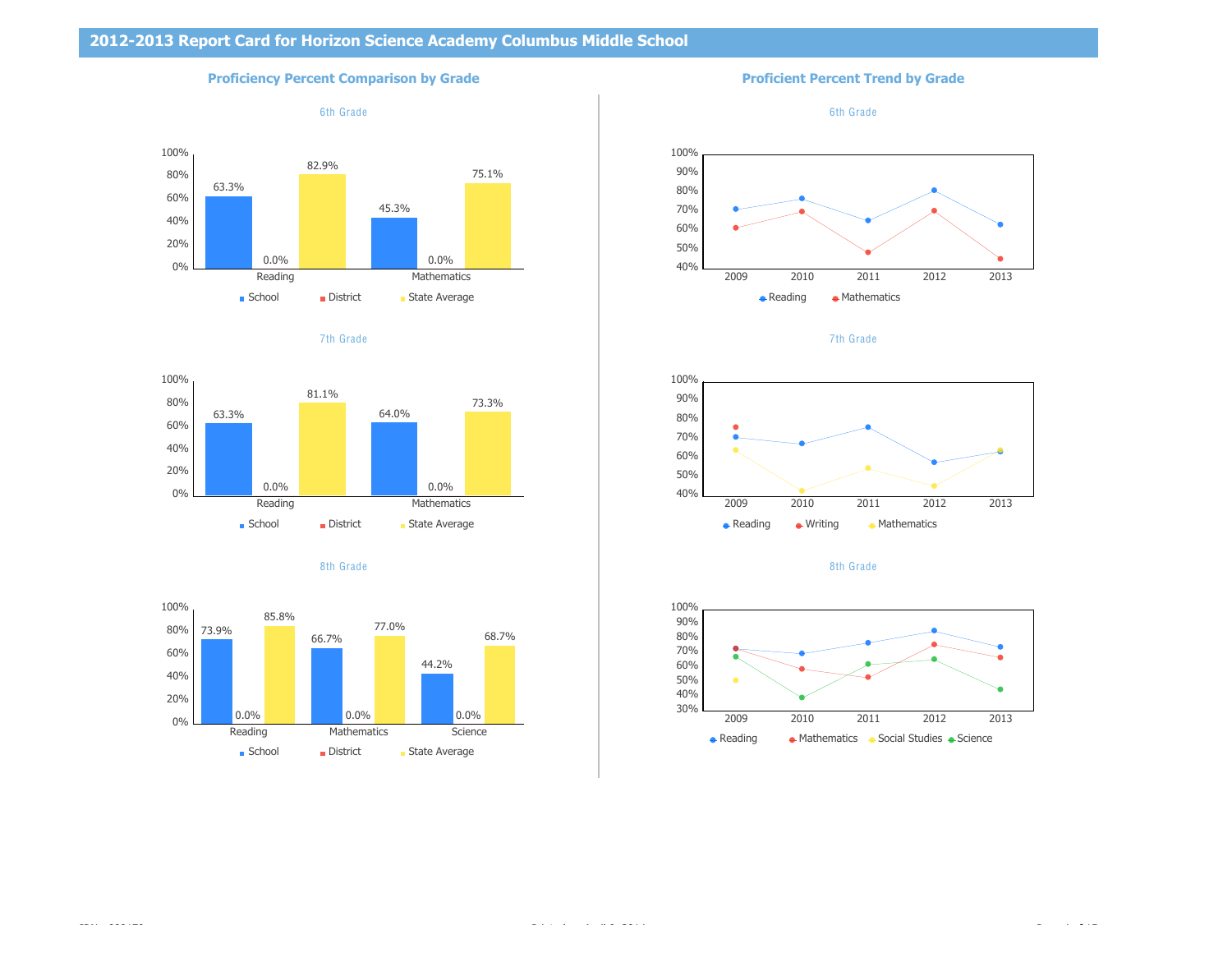## **Progress**



This is your school's average progress for its students in math and reading, grades 4-8. It looks at how much each student learns in a year. It answers the question – Did the students get a year's worth of **Coming in**<br>growth? Did they get more? Did they get less?

This measures the progress for all students in math and reading,

#### **COMPONENT GRADE**



#### **Progress Details**

This table shows the Progress scores by test grade and subject.

| <b>Test Grade</b> | <b>Progress Score</b> |                    |                  |  |  |
|-------------------|-----------------------|--------------------|------------------|--|--|
|                   | <b>Reading</b>        | <b>Mathematics</b> | <b>All Tests</b> |  |  |
| <b>All Grades</b> | 3.9                   | 7.8                | 7.4              |  |  |
| 6th Grade         | $-1.3$                | 0.8                | $-0.4$           |  |  |
| 7th Grade         | 2.9                   | 1.6                | 3.1              |  |  |
| 8th Grade         | 3.6                   | 8.2                | 7.6              |  |  |

|  | <b>Test Grade</b> |
|--|-------------------|
|  |                   |

### **GRADE Gifted Students**

grades 4-8.

**GRADE Overall**

This measures the progress for students identified as gifted in reading, math, and/or superior cognitive ability.



**A**

#### **GRADE Students in the Lowest 20% in Achievement**

This measures the progress for students with disabilities.

This measures the progress for students identified as the lowest 20% statewide in reading and math achievement.

**B GRADE Students with Disabilities**

**A**

# **Coming in 2016 GRADE High School**

A High School measure of progress will be implemented in the 2015-16 school year.

| Although Progress scores are not            | $A =$          | 2.0 and up                  |
|---------------------------------------------|----------------|-----------------------------|
| assigned letter grades at this level of     | $R =$          | 1.0 to 1.9<br>$-1.0$ to 0.9 |
| detail, the grading scale applied at the    | $C =$<br>$D =$ | $-2.0$ to $-1.1$            |
| Overall (All Students, All Tests) level is: | $F =$          | below $-2.0$                |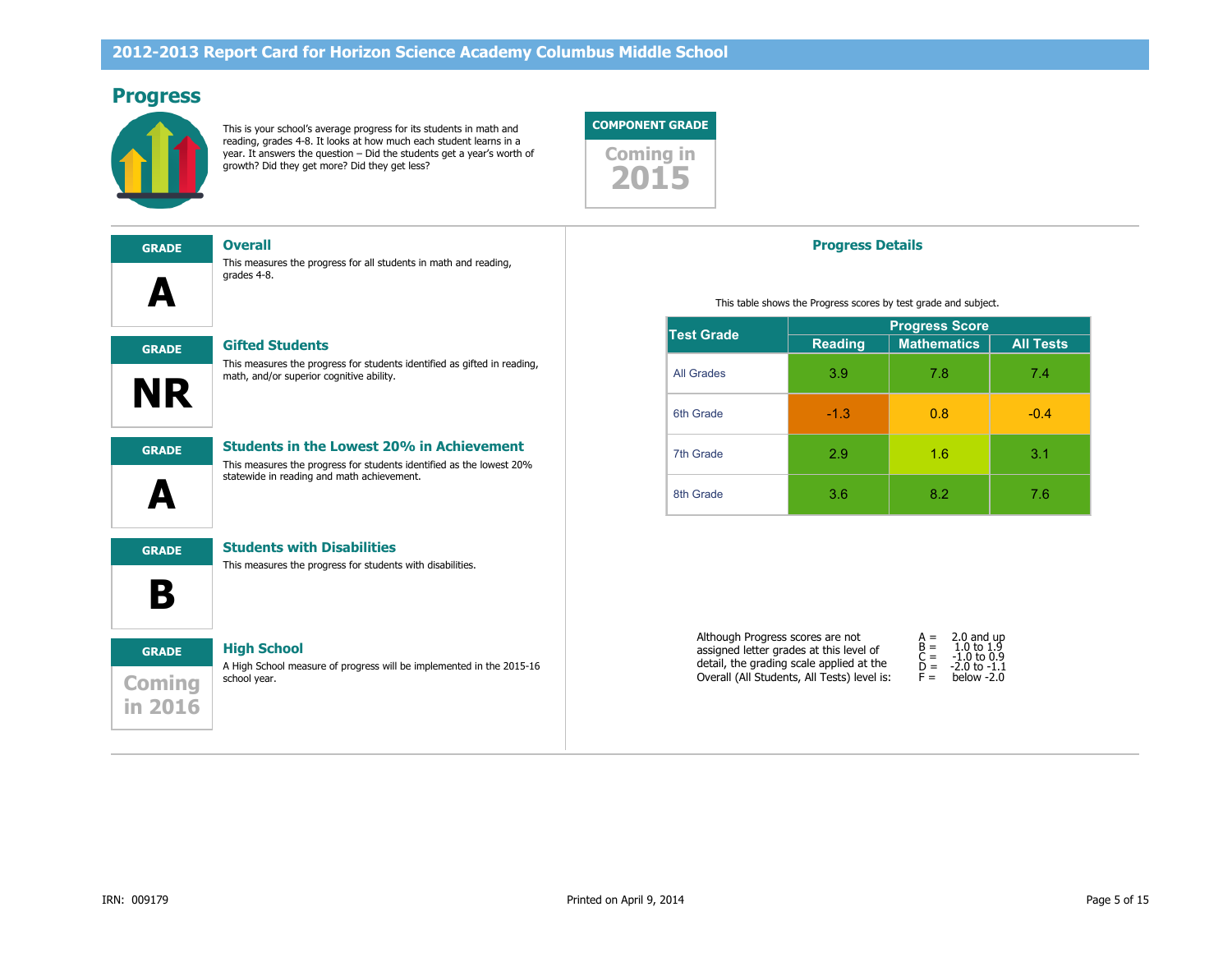#### **Progress vs. Performance Index**

This bubble chart shows the relationship between each subgroup's performance index results (horizontal axis) to the Value-Added letter grade (vertical axis). The size of the bubble represents the size of the student subgroup.

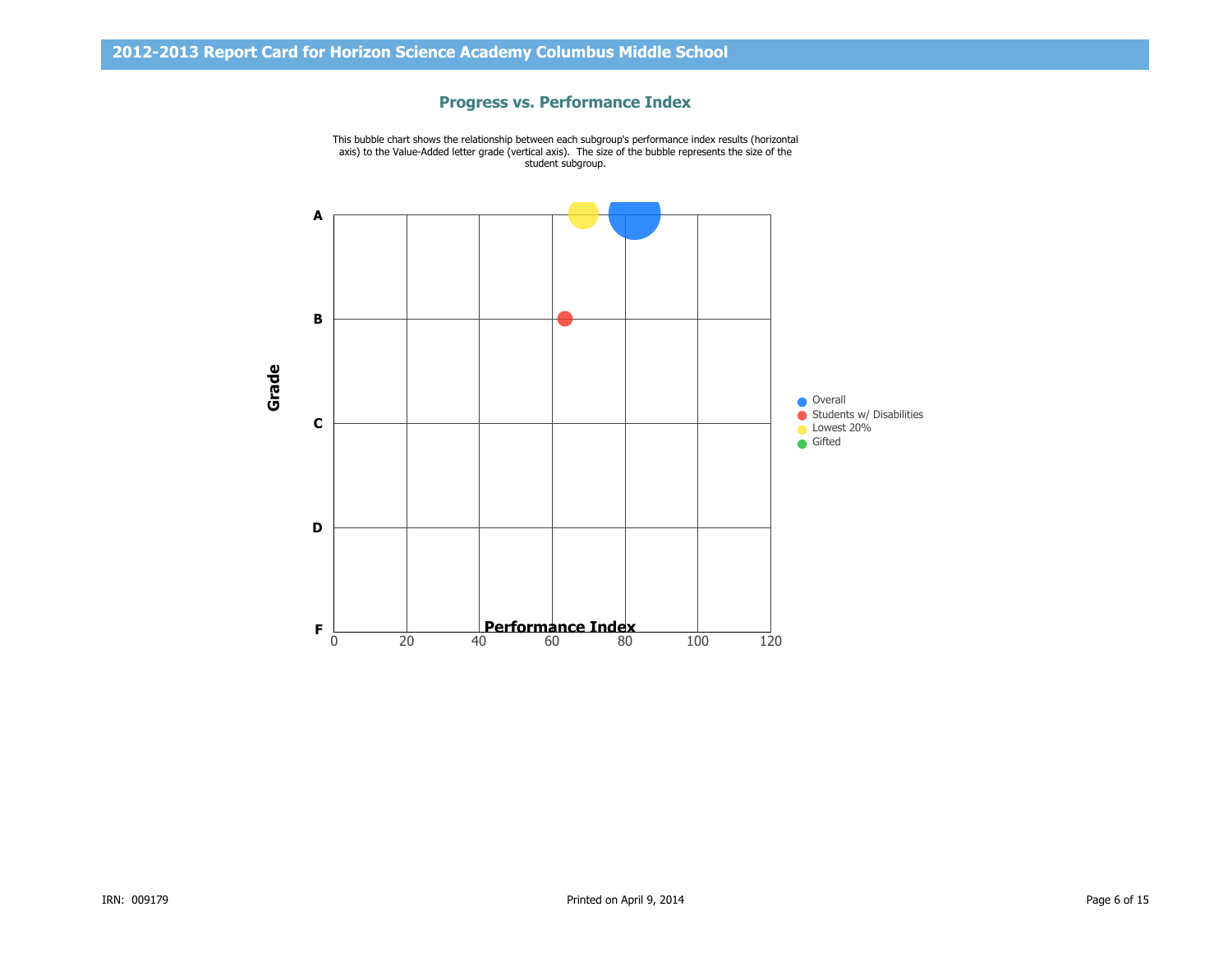# **Gap Closing**



This grade shows how well all students are doing in your district in reading, math, and graduation. It answers the question – Is every student succeeding, regardless of income, race, culture or disability? **Coming in** 



Annual Measurable Objectives (AMOs) compare the performance of all students to a state goal which is displayed as the red line in the following charts. These charts show how well each group achieves

# **GRADE Annual Measurable Objectives**







This school has no no Annual Measurable Objectives for Graduation Rate because there were not enough students to evaluate.

The red line on each graph identifies the Annual Measurable Objective. The 2013 AMO for Reading is 83.4%, for Math is 78.5%, and for Graduation Rate is 75.9%.<br>Subgroups with fewer than 30 students are not rated and do not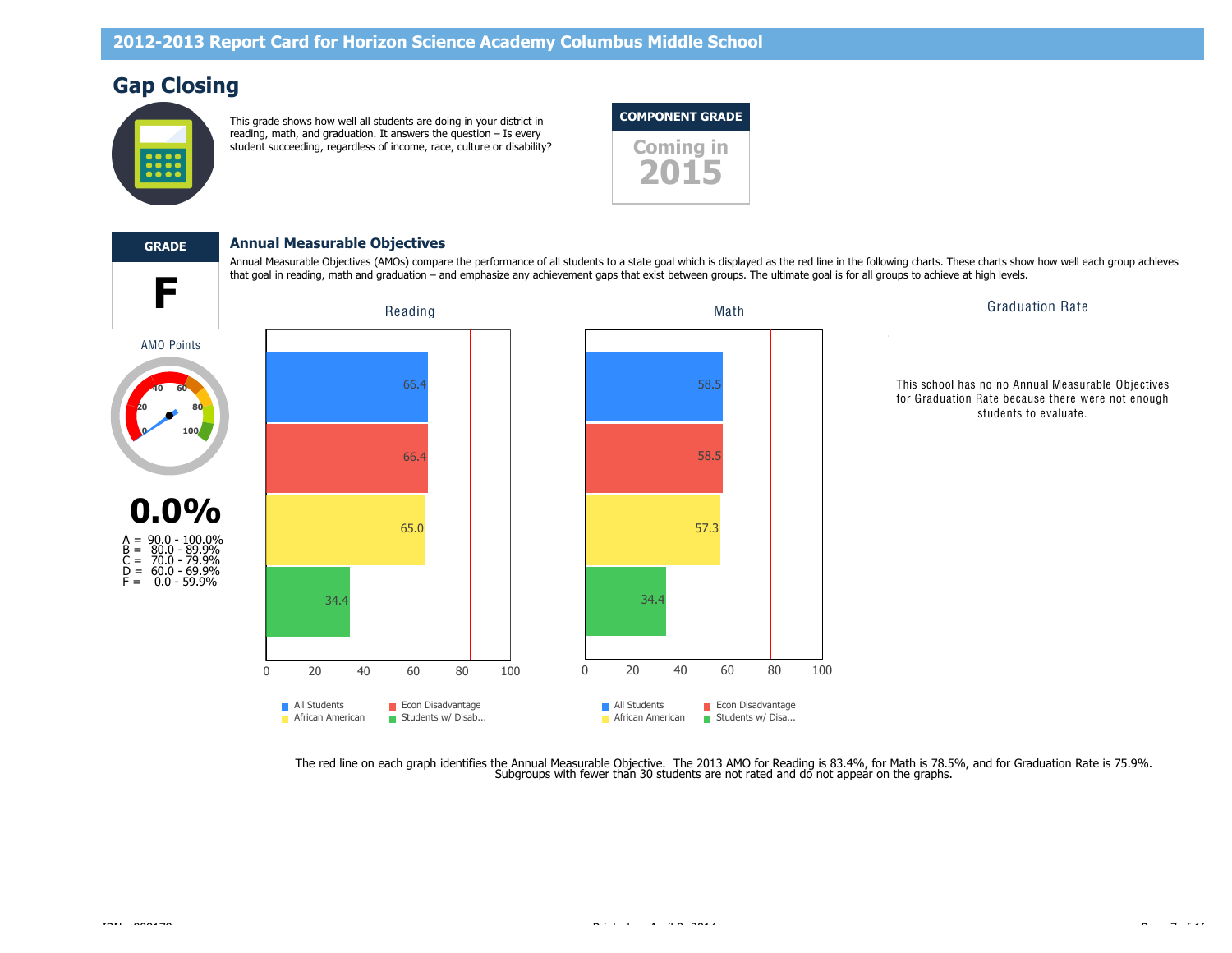## **Graduation Rate**



This grade represents the percentage of students whom entered the 9th grade and graduated 4 and 5 years later.



students to evaluate. because there were not enough a grade for Graduation Rate **20 40 60 80** This school has not been assigned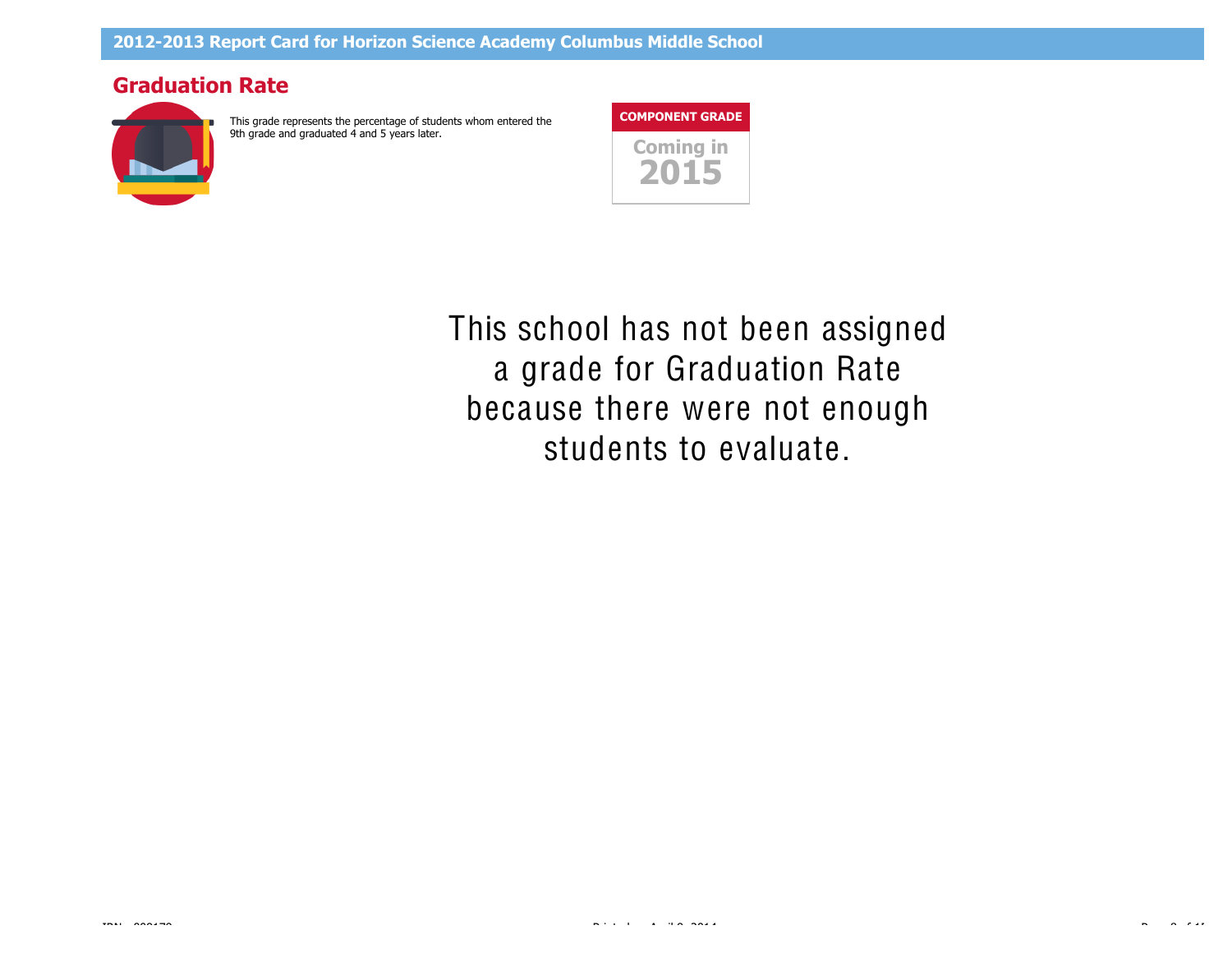would appear in this space cannot The Graduation Rate graph that be displayed because there were not enough students to evaluate.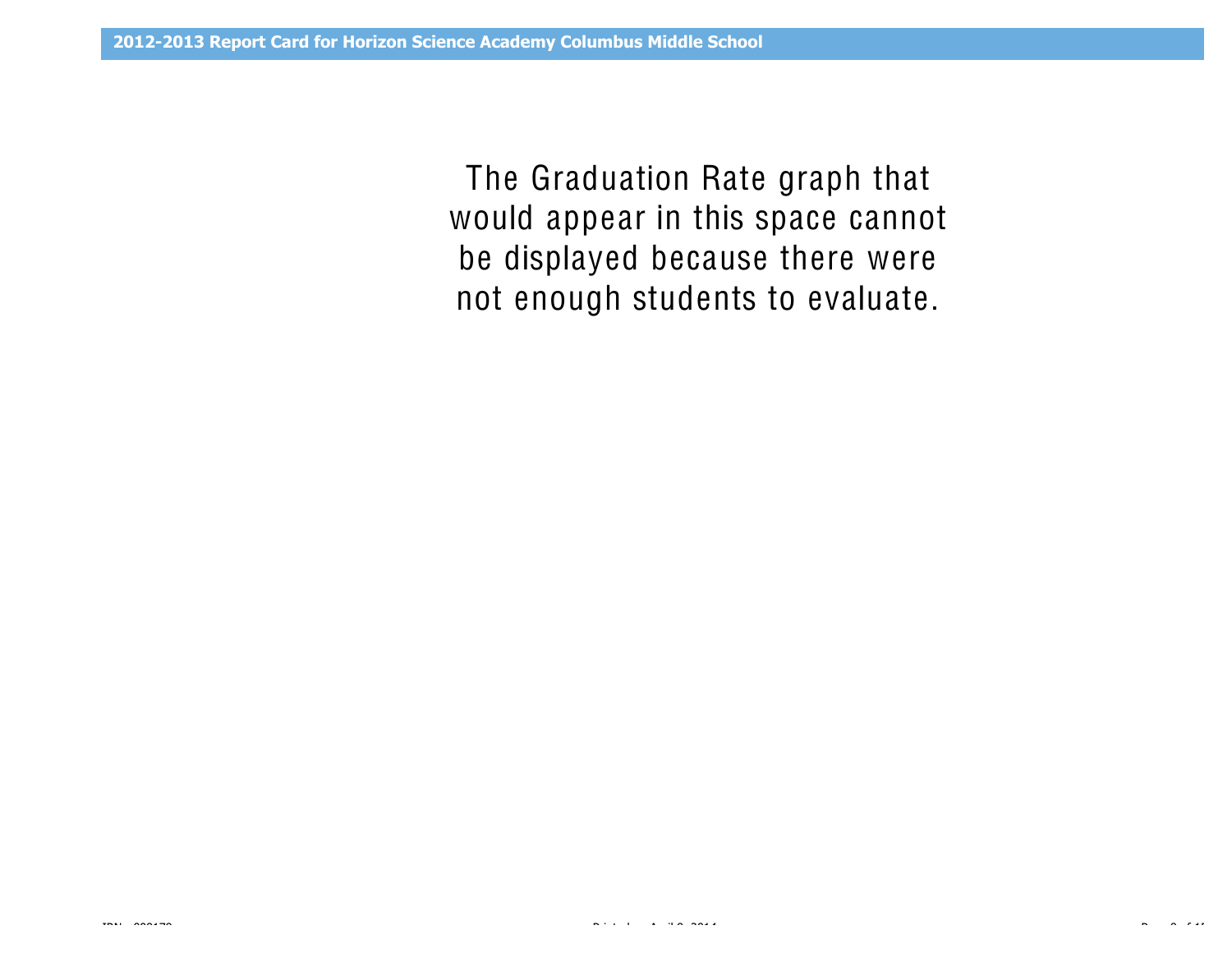# **2012-2013 Report Card for Horizon Science Academy Columbus Middle School**



**Phone:** (614) 428-6564

**Address:** 2350 Morse Rd Columbus OH 43229-5801

**Principal:** --

Directory information current as of the 2012-2013 Report Card publication date

## **Your School's Students**

#### **Average Daily Enrollment:**

#### **Enrollment by Subgroup**

| 413                   |                                                          | <b>Enrollment #</b><br><b>NC</b> | <b>Enrollment %</b> |
|-----------------------|----------------------------------------------------------|----------------------------------|---------------------|
|                       | Am. Indian / Alaskan Native<br>Asian or Pacific Islander | <b>NC</b>                        |                     |
|                       |                                                          |                                  |                     |
| <b>Number of</b>      | <b>Black, Non-Hispanic</b>                               | 342                              | 82.8%               |
| <b>Limited</b>        | <b>Hispanic</b>                                          | 21                               | $5.0\%$             |
| <b>English</b>        | <b>Multiracial</b>                                       | 16                               | 3.9%                |
| <b>Proficiency</b>    | <b>White, Non-Hispanic</b>                               | 26                               | 6.4%                |
| <b>Students</b>       | <b>Students with Disabilities</b>                        | 36                               | 8.7%                |
| <b>Excluded from</b>  | <b>Economically Disadvantaged</b>                        | 413                              | 100.0%              |
| <b>Accountability</b> | <b>Limited English Proficiency</b>                       | <b>NC</b>                        |                     |
| <b>Calculations:</b>  | <b>Migrant</b>                                           | NC.                              |                     |





**--**

NC = Not Calculated because there are fewer than 10 in the group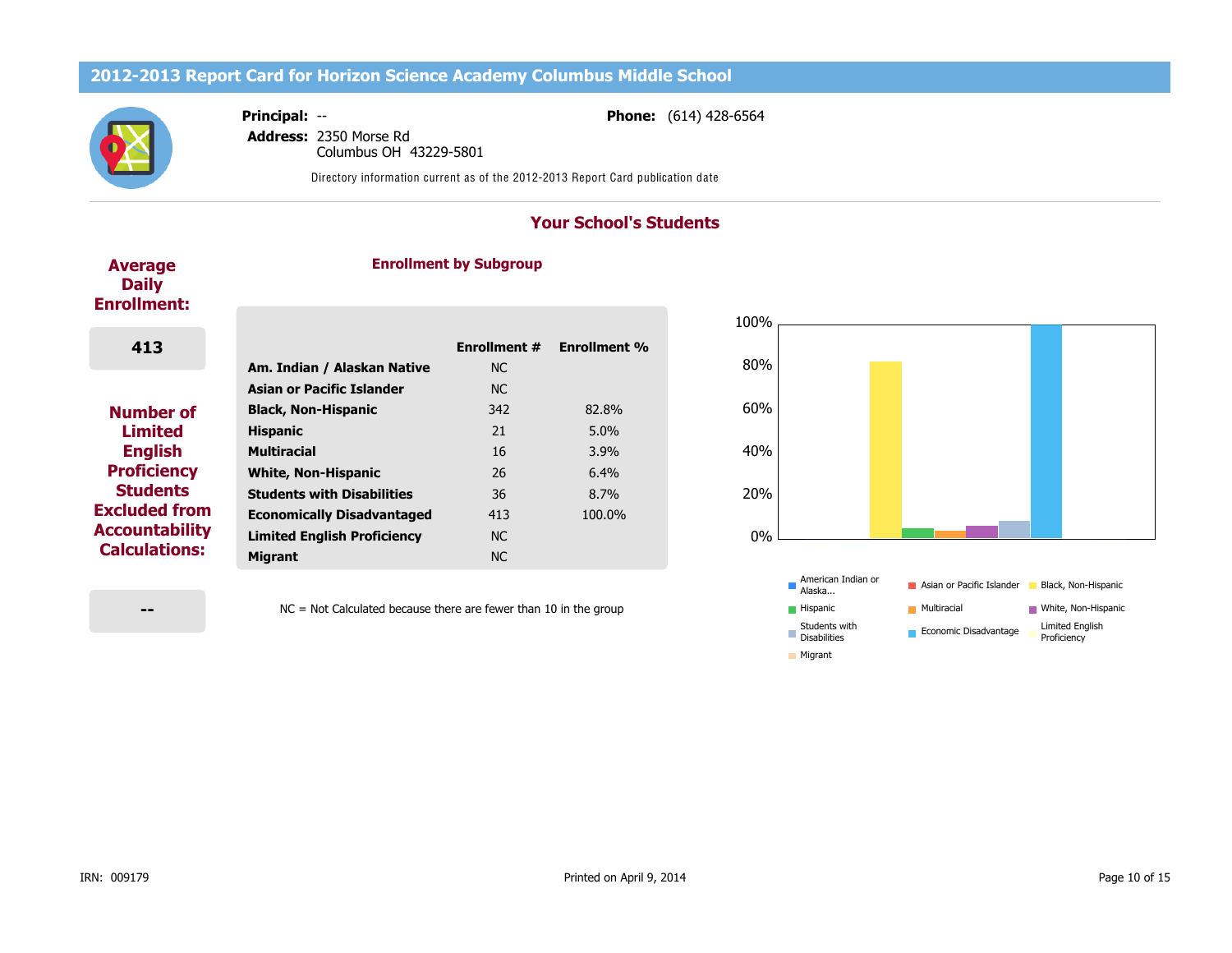|                                    | <b>Student Mobility %</b> |
|------------------------------------|---------------------------|
| <b>All Students</b>                | $0.0\%$                   |
| Am. Indian / Alaskan Native        | NC.                       |
| Asian or Pacific Islander          | NC.                       |
| <b>Black, Non-Hispanic</b>         | $0.0\%$                   |
| <b>Hispanic</b>                    | $0.0\%$                   |
| Multiracial                        | $0.0\%$                   |
| <b>White, Non-Hispanic</b>         | $0.0\%$                   |
| <b>Students with Disabilities</b>  | $0.0\%$                   |
| <b>Economically Disadvantaged</b>  | $0.0\%$                   |
| <b>Limited English Proficiency</b> | NC.                       |
| Migrant                            | N <sub>C</sub>            |

**Mobility Rates by Subgroup**

subgroup or all calculated results displayed for this school because A mobility rate chart cannot be either there are not enough students to evaluate in any are 0.0%.

NC = Not Calculated because there are fewer than 10 in the group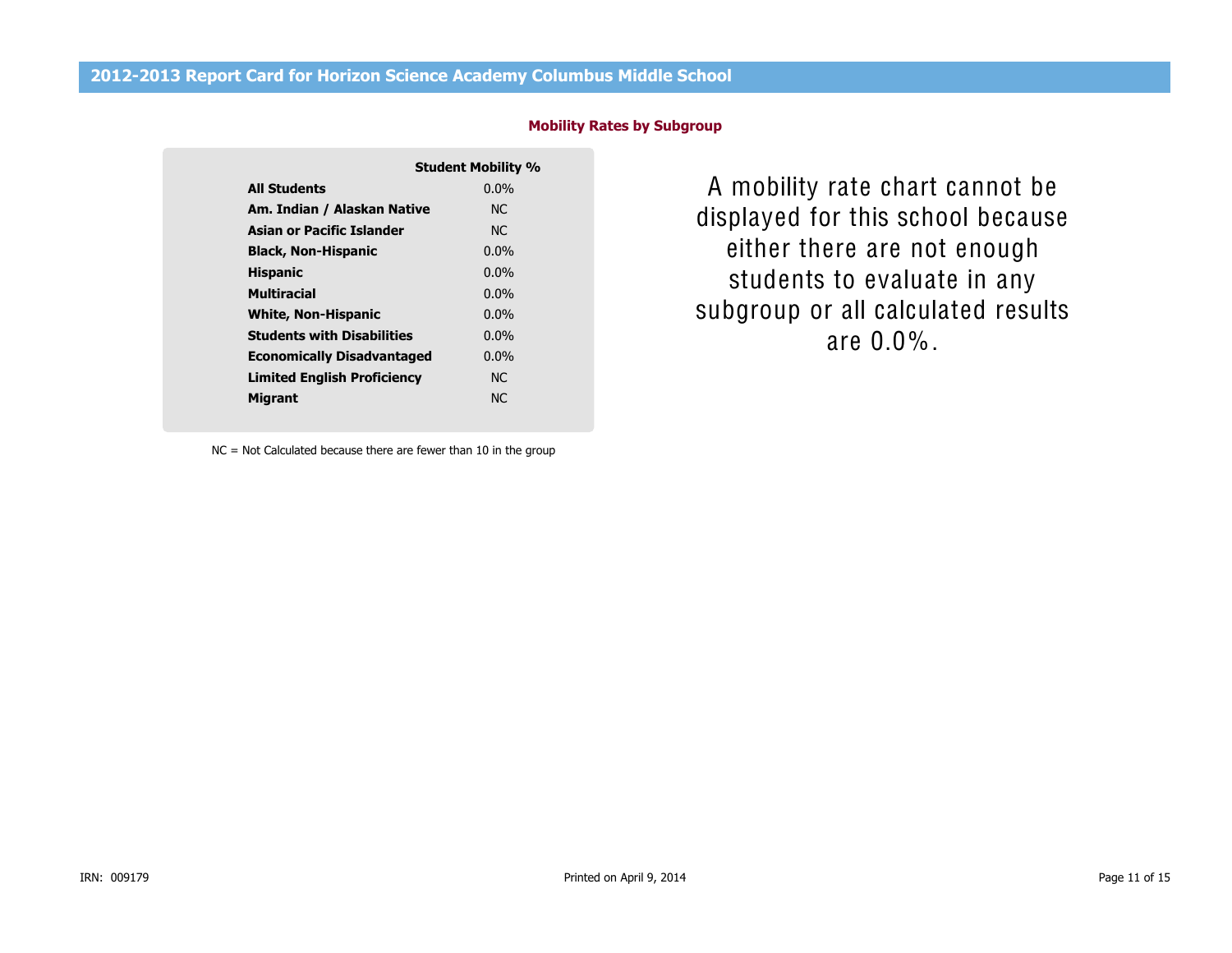### **Your School's Teachers**

| Your School's Poverty Status: High                                                                                                                                        | <b>Your School</b> | <b>Your District</b> |
|---------------------------------------------------------------------------------------------------------------------------------------------------------------------------|--------------------|----------------------|
| Percentage of teachers with at least a Bachelor's Degree                                                                                                                  | 100.0              |                      |
| Percentage of teachers with at least a Master's Degree                                                                                                                    | 30.0               |                      |
| Percentage of core academic subject and elementary<br>classes not taught by Highly Qualified Teachers                                                                     | 0                  | --                   |
| Percentage of core academic subject and elementary<br>classes taught by properly certified teachers                                                                       | 94.7               |                      |
| Percentage of core academic subject elementary and<br>secondary classes taught by teachers with temporary,<br>conditional or long-term substitute certification/licensure | 0                  | --                   |

High-poverty schools are those ranked in the top quartile based on the percentage of economically disadvantaged students. Low-poverty schools are those ranked in the bottom quartile based on the percentage of economically disadvantaged students. A district may have buildings in both quartiles, in just one quartile or in neither quartile.

NC = Not Calculated because there are fewer than 10 in the group

#### **Wellness and Physical Education**

**The extent to which students are successful in meeting the benchmarks contained in Ohio's physical education standards**

Moderate Success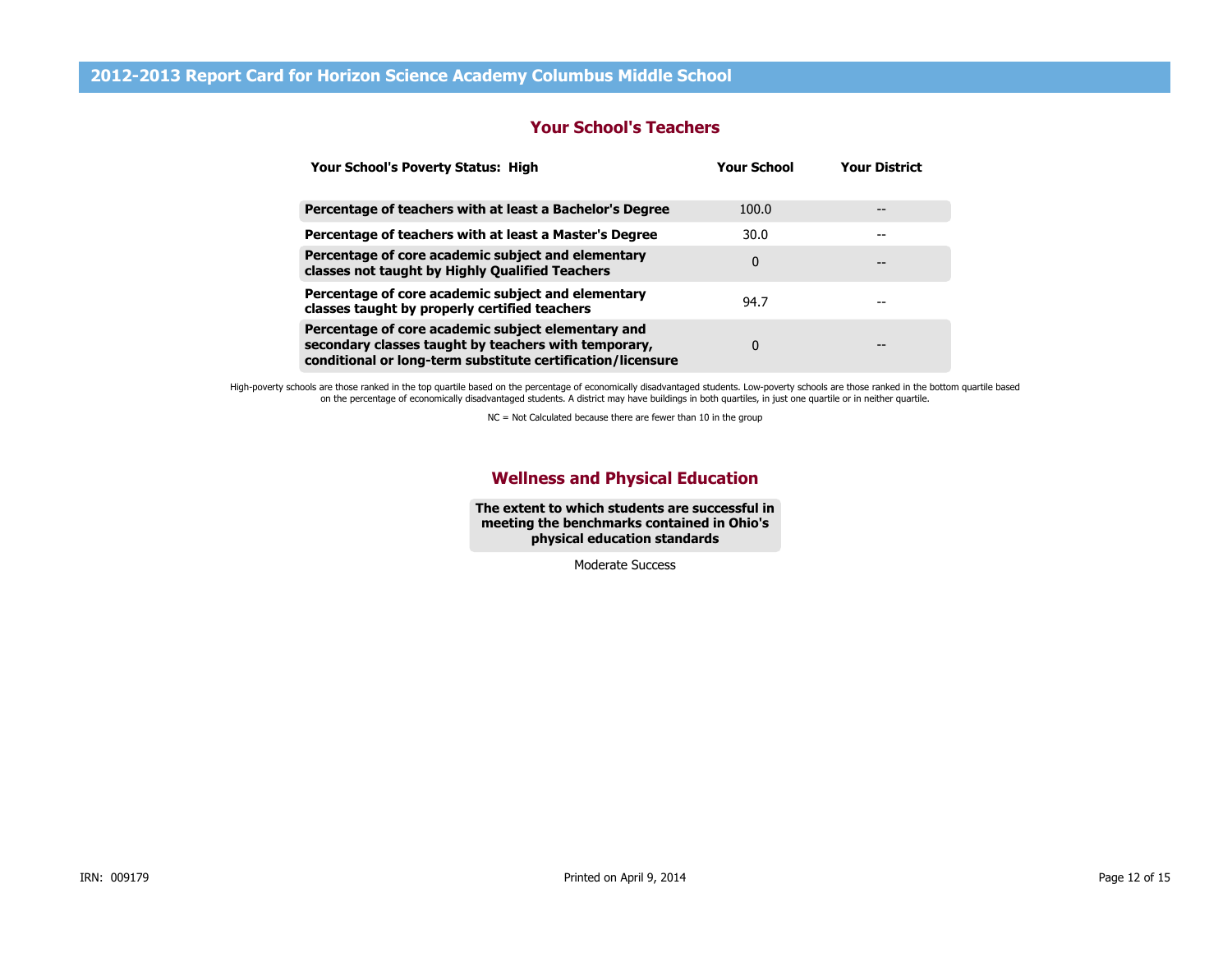# **Financial Data**



These measures answer several questions about spending and performance. How much is spent on Classroom instruction? How much, on average, is spent on each student? What is the source of the revenue? How do these measures compare to other districts and schools?

**Comparison Group:** Enrollment between 150 and 499

# **Classroom Spending Data**



# **Spending per Pupil Data**

|                              | <b>School</b> | <b>State</b> |
|------------------------------|---------------|--------------|
| Operating Spending per Pupil | \$7,575       | \$8,814      |
| Classroom Instruction        | \$3,960       | \$5,953      |
| Non-Classroom Spending       | \$3,615       | \$2,861      |

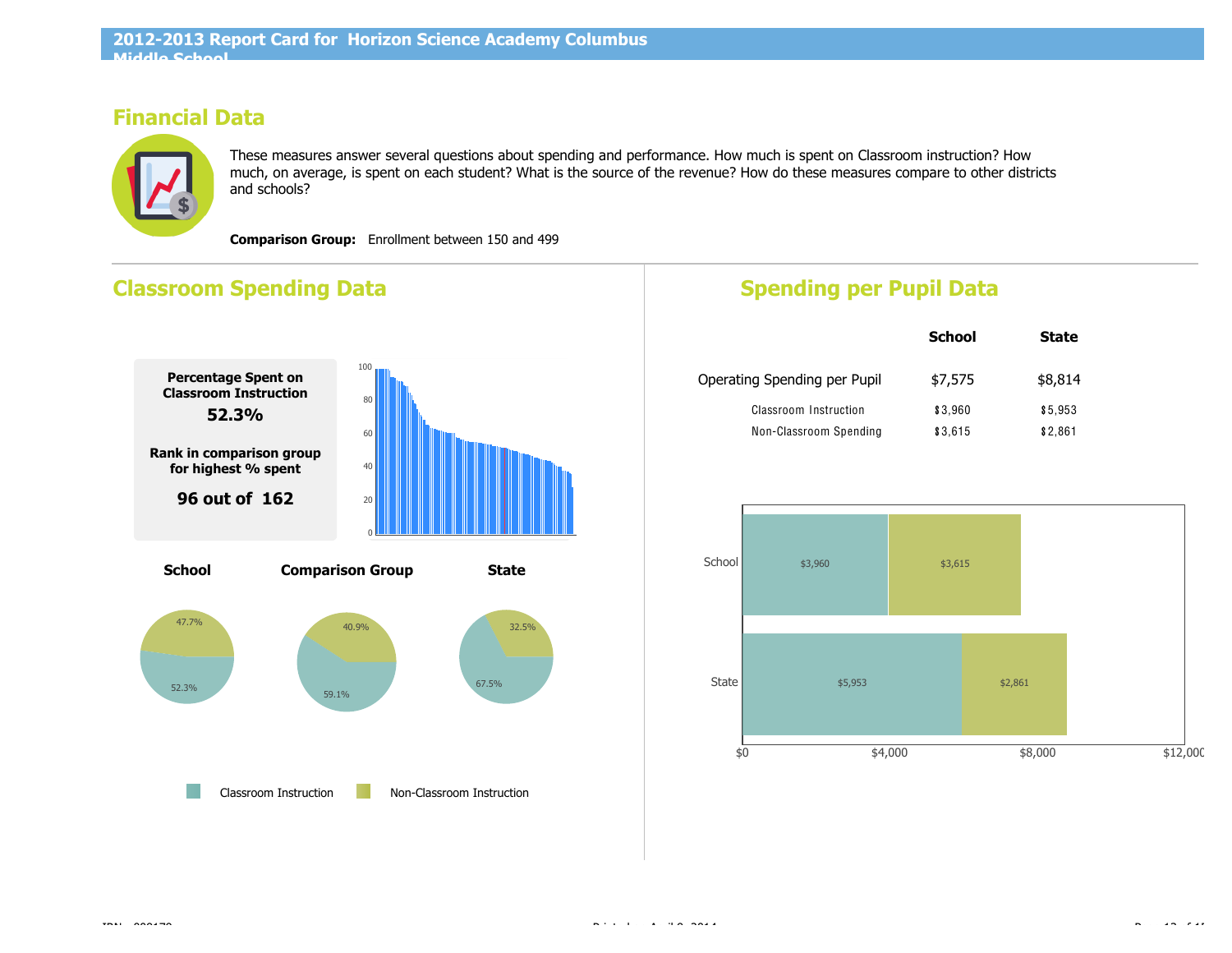# **Spending and Performance**

This measure answers the question – what is the relationship of average spending per student to performance, and how does that compare to similar districts and schools?



**Comparison Group**

**All Community & STEM Schools**



**Spending per Pupil**

- Horizon Science Academy Columbus Middle School IS NOT among the × 20% of traditional community schools with the highest academic performance index scores.
- Horizon Science Academy Columbus Middle School IS NOT among the × 20% of traditional community schools with the lowest operating expenditures per pupil.